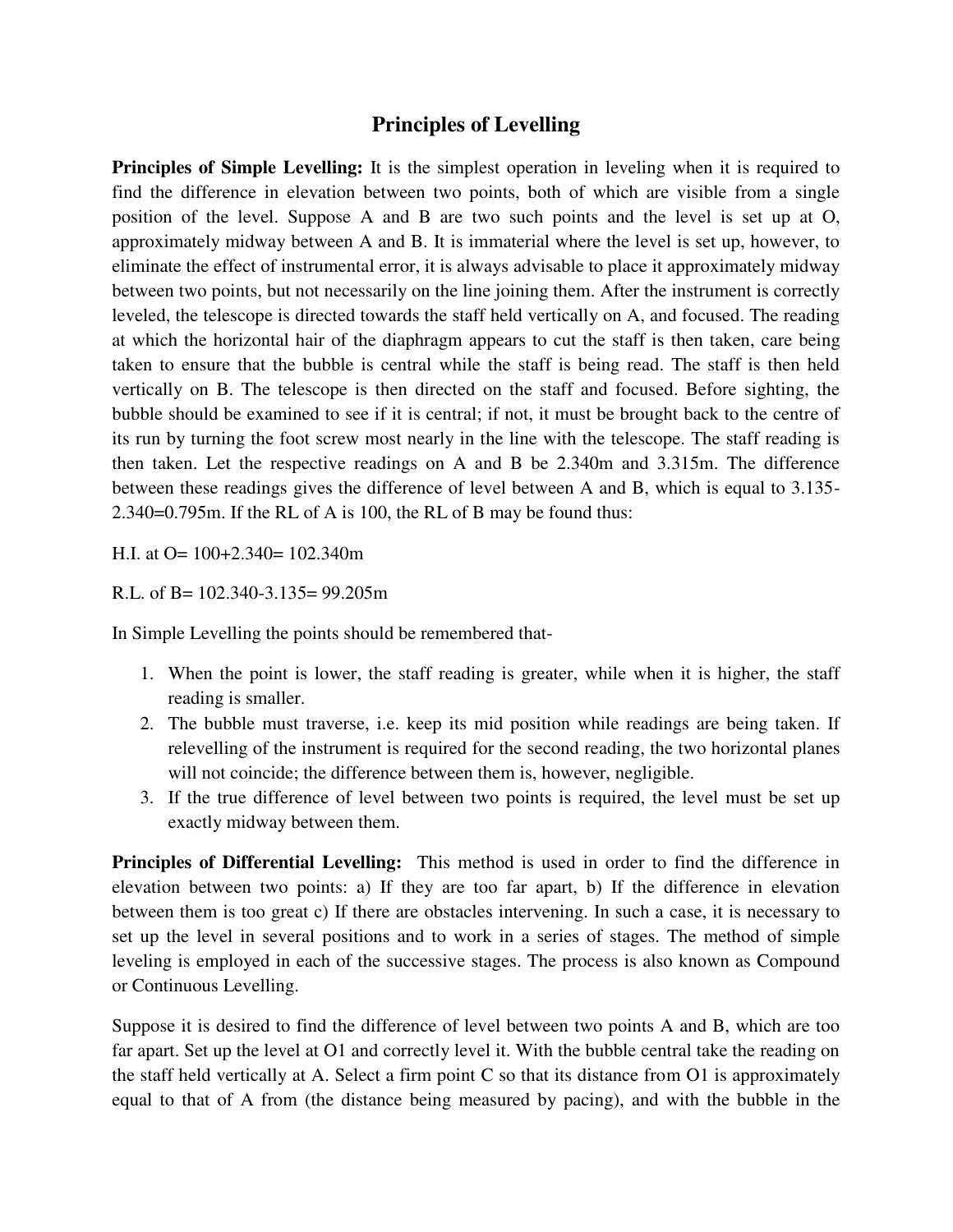centre of the tube, take the reading on the staff held vertically at C. This forms the first stage in the series. Now shift the instrument to O2 and set up and level it carefully. With the bubble in the centre of its run, take the reading on the staff at C. Choose a firm point D as before so that the instrument station O2 is approximately midway between C and D, and with bubble central, take the reading on the staff at D. Repeat the process until the point B is reached.

The points should be remembered that:

- 1. Each of the successive points C, D etc is called a Change Point (C.P.) and is read twice, once before and the second time after the instrument is shifted.
- 2. The level must remain stationary while the staff is being carried forward.
- 3. The staff at the change point must not be moved but kept on the same spot while the level is carried forward. It should be turned round to face the telescope when a second reading is to be taken.
- 4. A change point must be taken on a stable and definite object. The distance of the change point from the level should not exceed 100m.
- 5. The level must be set up on firm ground.
- 6. The bubble must be brought to the centre of its run each time staff a reading is taken.

The staff reading (a) taken at A from the instrument station O1 is the backsight and the staff reading (c1) at C the foresight. The staff reading (C2) taken at C from the instrument station O2 is the backsight, and the staff reading (d1) at D the foresight, and so on.

Therefore the difference of level between A and  $C = a - c1$ 

Therefore the difference of level between C and  $D = c2 - d1$  and so on.

The difference of level between A and B is equal to the algebraic sum of these differences or equals the difference between the sum of the backsights and the sum of the foresight. If the difference is positive, it indicates that the point B is higher than the point A; while if the negative, the point B is lower than the point A. If the R.L. of A is known, the R.L. of B may be found the relation,

R. L. of B= R. L. of A + Summation of B.S. – Summation of F.S.

The reduced evels of the intermediate points, if required, may be found by the relation,

R. L. of a point= R. L. of B. M. + Backsight – Intermediate sight

## **References:**

1. Kanetkar, T. P., Kulkatni, S. V. 1988. Surveying and Levelling, Part I, Pune Vidyarthi Griha Prakashan.